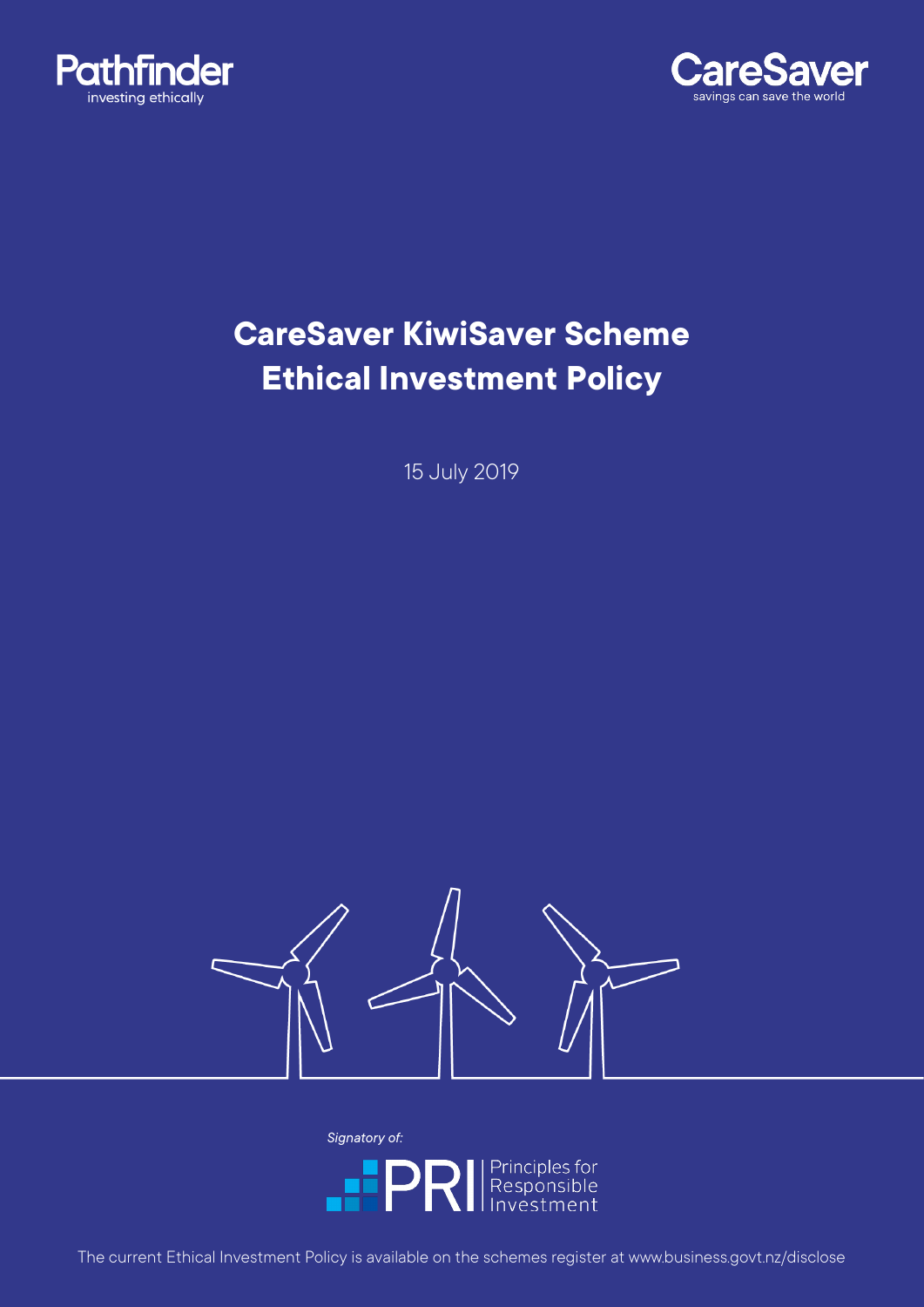# **1.0 Introduction**

The CareSaver KiwiSaver Scheme (CareSaver or Scheme) is an ethical and research based KiwiSaver Scheme managed by Pathfinder Asset Management Limited (us, we, our or Pathfinder). This means:

- our ethical beliefs are core to our investment process, and
- our investment process must be research based and robust (as well as ethical).

This Ethical Investment Policy describes how our ethical values are embedded in the way we invest. We seek out companies that have the best environmental, social and governance (ESG) practices. We believe, and evidence shows, that companies with the best ESG practices make better long-term investments. We also seek out companies that are engaged in activities that will help society move towards a more sustainable future. We actively avoid companies that, in our opinion, do harm to the environment and society.

### **2.0 Investment philosophy**

Our ethical investment philosophy is shaped by the following principles:

- **a. UN Sustainable Development Goals:** We aspire for our investment decisions to contribute to the UN Sustainable Development Goals. As a signatory to the UN Principles of Responsible Investment we have committed to aligning our investment practices with the sustainability objectives of these Goals. See section 3 below for more information.
- **b. Investing ethically:** We expect companies with high ESG metrics to perform better than low scoring companies. We also believe high ESG companies are better for our planet and its people. For these reasons, we will actively seek out these companies to invest in. We will exclude companies engaged in industries or activities we believe to be harmful. This includes companies focused on gambling, tobacco, cluster munitions, fossil fuels, factory farming and several other categories (please see **www.caresaver.co.nz** for a complete list of exclusions). See sections 4 and 5 below for more information.
- **c. Climate change awareness:** We believe the world is transitioning to a low carbon economy and companies with lower carbon intensity will make better long-term investments. With changes in consumer preferences and regulation, company behaviour around carbon intensity is significant for the company's long-term investment performance (as well as for the planet and its people in a warming world). See section 6 below for more information.
- **d. Aware. Fair. Care:** We respect Human Rights. This means we avoid investing in companies whose business practices are inconsistent with the dignity of individuals (for example how they treat staff, customers and suppliers). We respect the welfare of animals. This means we avoid investing in companies with poor records of animal welfare and companies engaging in unnecessary or unethical product testing on animals. We also avoid companies where their operations involve very high levels of controversy. See section 7 below for more information.
- **e. Engagement and shareholder voting:** We believe we should vote as a shareholder to encourage positive change. This means we will vote on issues from our ESG perspective. With this approach we will at times vote against the recommendations of a company's management where their view conflicts with our ethical values. We will also actively promote ethical investment and encourage positive change by corporates. See section 8 below for more information.

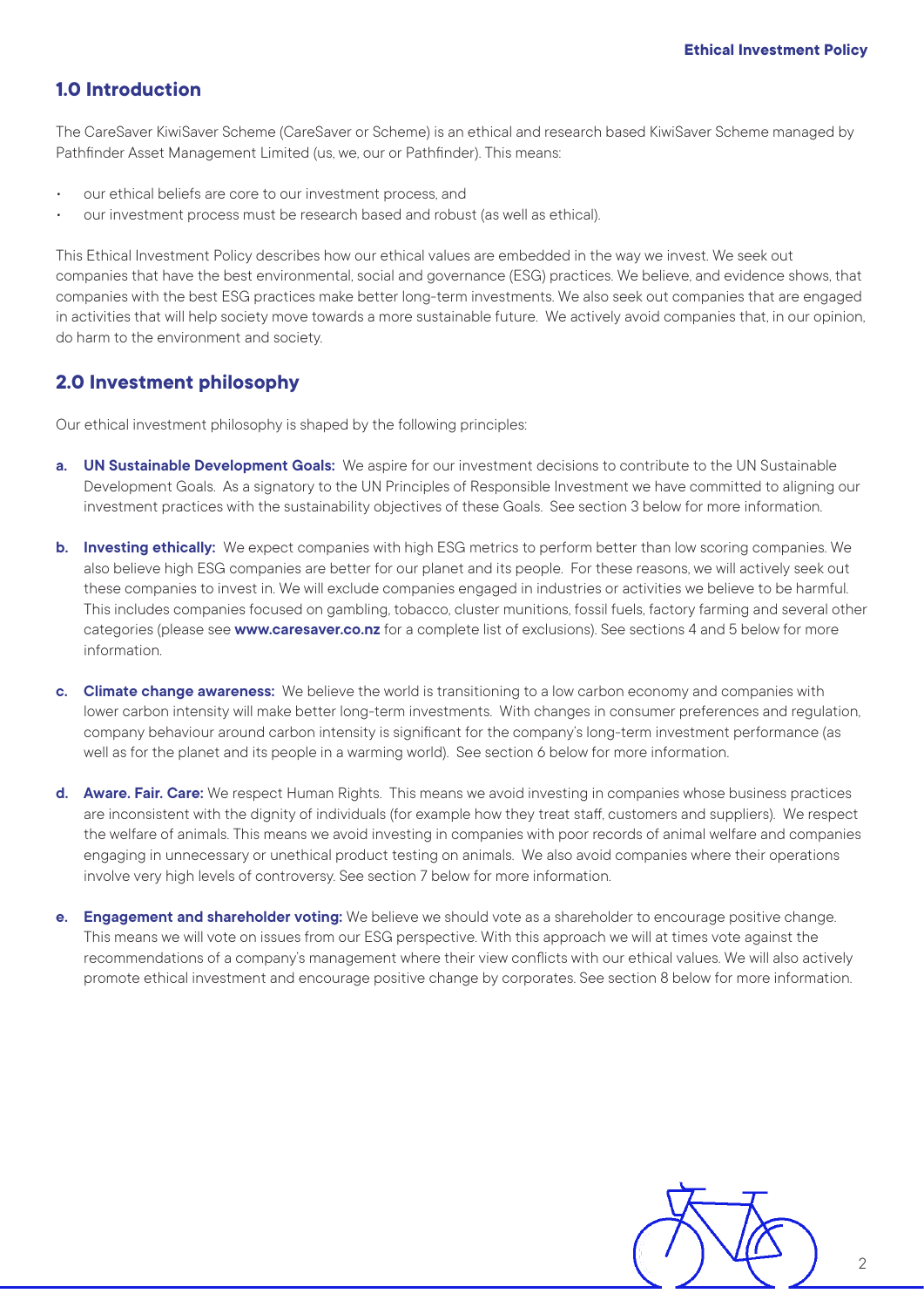### **3.0 UN Sustainable Development Goals**

The United Nations Sustainable Development Goals (Sustainable Development Goals) are a blueprint for achieving a better and more sustainable future for all. They address key global challenges, including those related to poverty, inequality, climate, environmental degradation, prosperity, and peace and justice. The full list of Sustainable Development Goals are set out in Schedule One.

As part of our commitment to ethical investment, Pathfinder is a signatory to the UN Principles of Responsible Investment (**UNPRI**), which relate to the Sustainable Development Goals. The UNPRI are a set of six investment principles for incorporating environmental, social and governance issues into investment practice. These principles are voluntary and aspirational (providing a direction for responsible investment efforts rather than a checklist with which to comply). They were developed in a process convened by the United Nations Secretary-General. The principles are intended to contribute towards creating more sustainable markets and a more prosperous world for all. The UNPRI encourages investors to use responsible investment to enhance returns and better manage risks. To become a signatory to the UNPRI, Pathfinder has submitted a declaration to the PRI Association which is set out in Schedule One.

### **4.0 Investing Ethically – ESG risk rating**

We expect all companies we invest in to have an ESG risk rating from either our research partner Sustainalytics or from Pathfinder. The ESG risk rating is designed to help identify and understand financially material ESG related risks and how they may affect long-term investment performance.

We believe companies with better ESG risk management will exhibit better returns and lower downside risks over longterm investment horizons than the wider market. We regard the ESG profile of a company as an indicator of broader risks a company faces, and this may convert into significant financial costs or reputational damage in the future.

It is possible for a company to be in a high risk industry but have very strong measures in place to manage those risks, and therefore have a low ESG risk rating. It is also possible for a company to be in a low risk industry, but have high ESG risk rating if it is not managed well.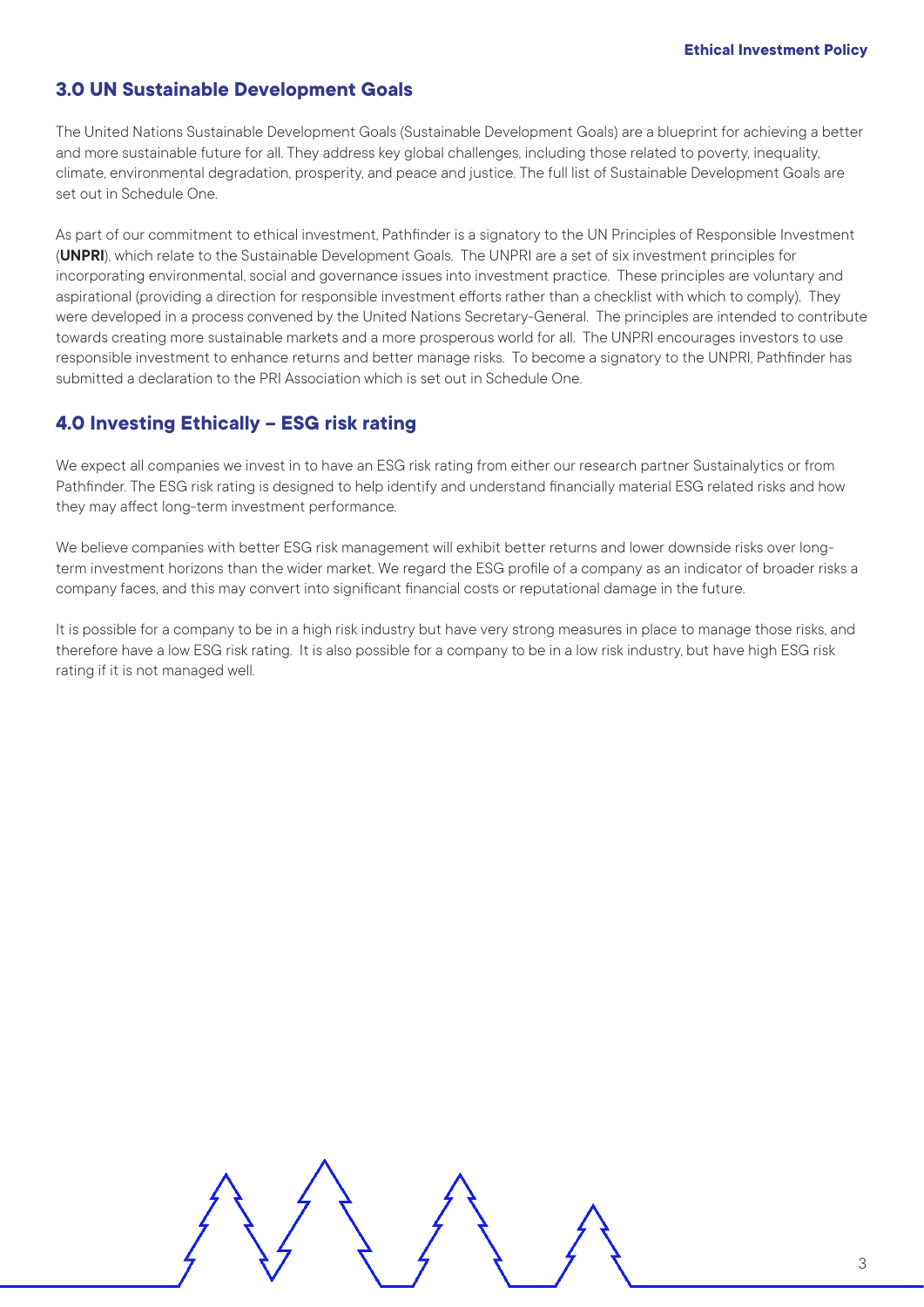# **5.0 Investing Ethically - Exclusions**

We have two classes of exclusions for our share investments:

- **a. Regulation based exclusions:** These are exclusions based on New Zealand's legal or regulatory settings, as well as international laws and conventions applicable to New Zealand. In practice, this means any company engaging in activities illegal under NZ law would be excluded. It also means that where NZ is party to an international convention restricting certain activities, companies that have revenues from that activity – even if legally operated – would be excluded.
- **b. Social and environmental harm:** We exclude other industries that we believe do more social or environmental harm than good. See also section 7 for exclusions based on our corporate values.

Below is how we apply exclusions to a range of industries and activities. This list may be amended from time to time:

- **• Tobacco:** We believe investing in tobacco companies is incompatible with our ethical principles. While the sale of tobacco is legal in New Zealand, we believe tobacco conflicts strongly with good public policy (New Zealand is a signatory of the World Health Organisation Framework Convention on Tobacco Control). We believe the tobacco industry is inconsistent with UN Sustainable Development Goal #3 Good Health and Wellbeing.
- **• Factory farming:** Any agricultural practice that relies on keeping animals in conditions that do not allow them to express normal behaviour is inconsistent with our ethical beliefs. We believe factory farming is inconsistent with UN Sustainable Development Goal #12 Responsible Production.
- **• Fossil fuel extraction:** We will not invest in companies involved in the extraction of fossil fuels or the conversion of that fuel into other forms of energy (also refer to paragraph 6 below on Climate Change). We believe fossil fuel extraction is inconsistent with UN Sustainable Development Goals #7 Affordable and Clean Energy and #13 Climate Action.
- **• Controversial weapons:** This includes the manufacture of cluster munitions or anti-personnel mines as well as the manufacture or testing of nuclear explosive devices. We believe the manufacture of certain weapons is inconsistent with UN Sustainable Development Goal #16 Peace, Justice and Strong Institutions.
- **• Gambling:** Companies that rely on gambling as a source of revenue are not consistent with our ethical beliefs. We believe that gambling companies generally target the vulnerable sections of society and the money extracted from those communities causes harm. We believe the gambling industry is inconsistent with UN Sustainable Development Goals #1 No Poverty and #3 Good Health and Wellbeing.
- **Board diversity:** We will not invest in a listed New Zealand company that does not have at least one female board member. The only exception to this is if a company has expressed its commitment to the benefits of female board representation and is taking active steps to identify an appropriate candidate. This is not tokenism. We believe that board members should be appointed on merit and we also believe that diversity is important for better decisionmaking. We believe publicly listed New Zealand companies without board diversity are inconsistent with UN Sustainable Development Goal #5 Gender Equality.
- **• Whaling:** We exclude the processing of whale meat. We believe whale meat processing is inconsistent with UN Sustainable Development Goal #14 Life Below Water.
- **• Civilian weapons:** We will not invest in companies involved in the manufacture of civilian automatic and semiautomatic firearms, magazines or parts. We believe manufacture of these weapons is inconsistent with UN Sustainable Development Goals #16 Peace and Justice Strong Institutions.

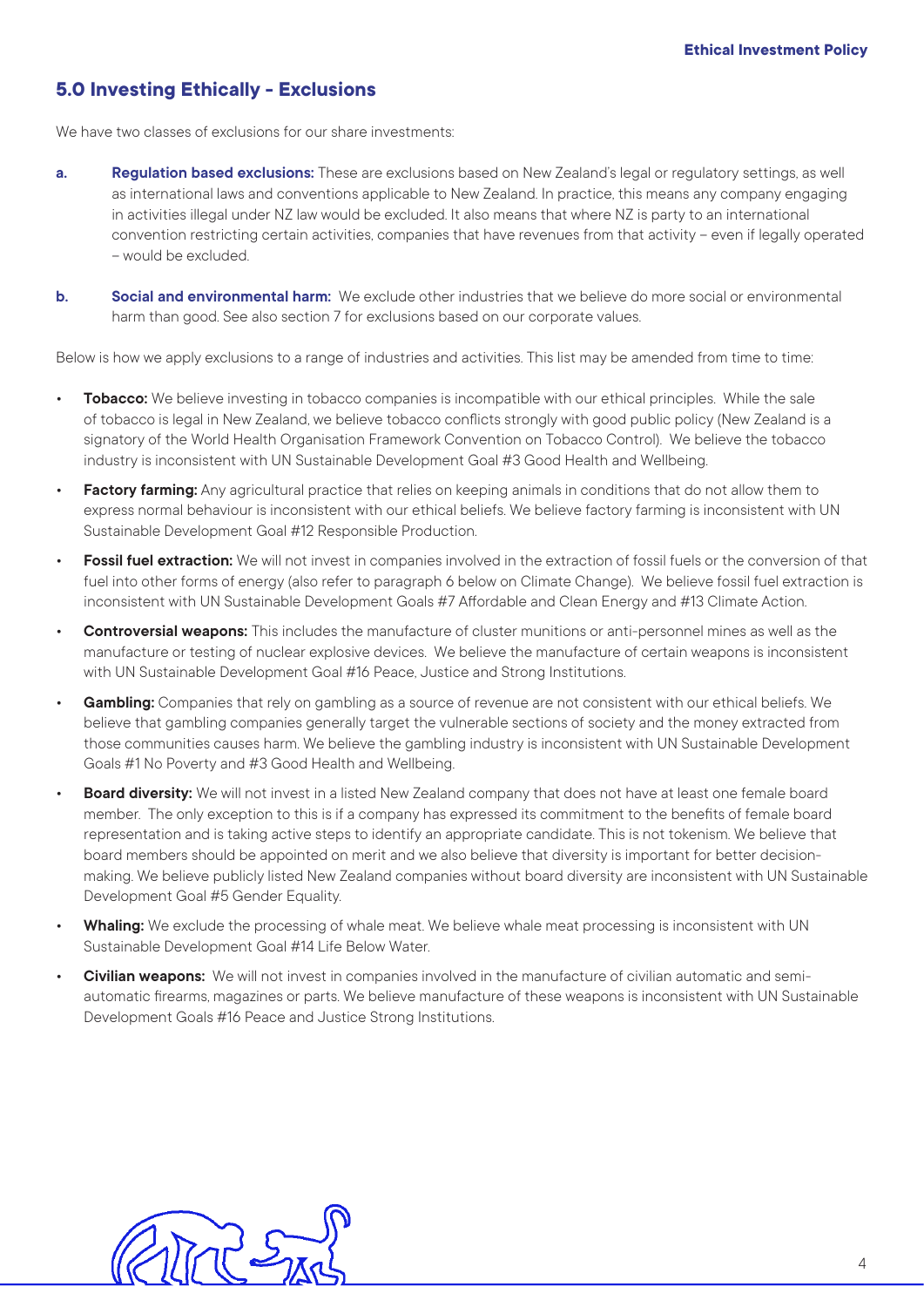#### **Ethical Investment Policy**

- **• Cannabis:** The production or sale of cannabis for recreational purposes is currently banned under New Zealand law. For this reason, we will not invest in companies involved in the production of recreational cannabis even if they are operating legally in another jurisdiction (for example Canada).
- **• Alcohol:** This is not a blanket exclusion here we focus on excluding companies that target young people with cheap alcoholic drinks. We believe the inappropriate marketing and sale of alcohol is inconsistent with UN Sustainable Development Goal #3 Good Health and Well-being.
- **• Adult entertainment:** While not illegal in most jurisdictions the potential for the exploitation of adults and minors makes this a high-risk area for us to invest in. We believe adult entertainment is inconsistent with UN Sustainable Development Goals #3 Good Health and Well-being.

# **6.0 Climate Change**

Pathfinder believes that climate change poses a clear danger to the health of our planet and our society. Companies that do not address the need to transition to a low carbon economy are exposed to clear risks, namely:

- **• Consumer expectations:** Consumers are demanding a more sustainable approach to energy consumption and production. Companies that do not meet this changing demand may undermine their business value and future viability.
- **• Regulatory demands:** Regulators and legislators are demanding change to limit the use of fossil fuels. Companies that do not respond to the changing regulatory framework face the risk of their assets becoming 'stranded', meaning that certain assets will no longer be able to earn an economic return as a result of changes in the market and regulatory environment (which would result in a severe reduction of value).

We address climate change risks in two ways:

- **• Carbon intensity:** We believe carbon intensity is a good indicator of whether a company is taking climate change seriously or is exposed to future risks.
- **• Carbon risk management:** We assess how well companies are preparing for a future low carbon economy. This requires reviewing how a company is addressing its future carbon risk and its preparations for managing the future transition risk.

# **7.0 Aware. Fair. Care.**

Consistent with our corporate values of Aware. Fair. Care. our investments in shares will account for what we regard as key environmental and social issues:

- **• Human rights awareness:** We may exclude investments in companies with poor human rights records. We define this broadly as a lack of respect for the dignity of the human individual. This may be evidenced by poor employment practices, child or slave labour in the supply chain or discrimination on the basis of race, gender or sexual orientation.
- **• Animal welfare:** We do not believe it is ethical to test consumer products or non-therapeutic drug treatments on animals. Even if consumer products are required by law to be tested on animals (for example cosmetics sold in China) this is inconsistent with our ethical stance. Although we do not like the fact, we do acknowledge some animal testing may be required for testing therapeutic drugs to be used on humans. Where this occurs, we will only invest in companies involved in such practices if they are performed under a code of practice that acknowledges the ethical dilemma of testing on animals.
- **• Controversial companies:** We monitor company behaviour for involvement in controversial activities. This has a wide scope, including significant instances of lawsuits, regulatory action, predatory behaviour or tax avoidance. We believe companies involved in very high levels of controversial behaviour can be both higher risk investments and harmful to society.

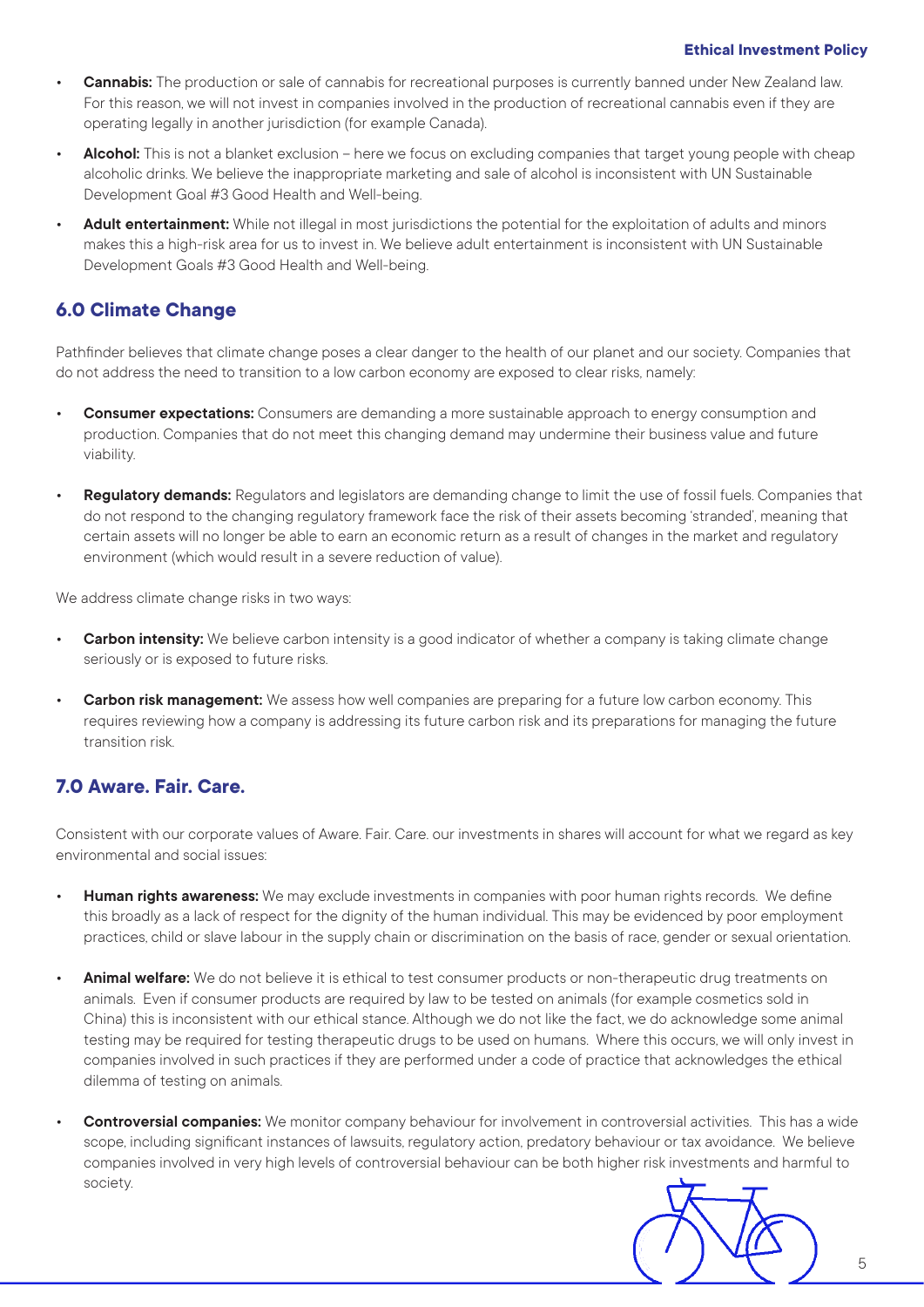## **8.0 Engagement and Shareholder Voting**

We believe ethical investors have a responsibility to use their ownership rights to influence corporate behaviour and promote change. For us, this means voting at company meetings in a manner consistent with our ethical beliefs.

Engagement is not just voting. It also means actively promoting ethical investment and encouraging positive change by corporates. This includes being an active member of key organisations and in this regard we are currently members of the Responsible Investment Association Australasia and the Investor Group on Climate Change. We want to add our voice to lobbying efforts on key issues.

# **9.0 Other Considerations**

**Fixed income securities:** Paragraphs 4 to 8 above are focused on our investment in company shares. Consistent with our ethical investment philosophy, our focus for listed fixed income securities is to invest in Green Bonds (which are bonds whose proceeds are used to finance projects with positive environmental or climate benefit) or ESG bonds issued in New Zealand or globally. We can also invest in unlisted fixed income securities where the issuer or use of funds is consistent with our ethical values expressed in this Ethical Investment Policy. This could include, for example, debt funding of social housing or forestry.

**Short positions:** This policy does not apply to short positions (which may arise from derivative contracts, including forwards or options).

**Divesting:** Where CareSaver invests in a company that is later found to be conflicting with this Ethical Investment Policy, it will be sold within a reasonable time horizon. This will require Pathfinder to be aware of factors such as transaction costs and liquidity when selling, which may allow for a relatively quick disposal or may result in a delay.

**Review:** This Ethical Investment Policy is to be reviewed and updated each calendar year by Pathfinder's Chief Executive. It may be referred to Pathfinder's Board, Investment Committee or ethics advisers for review (but this is not a requirement).